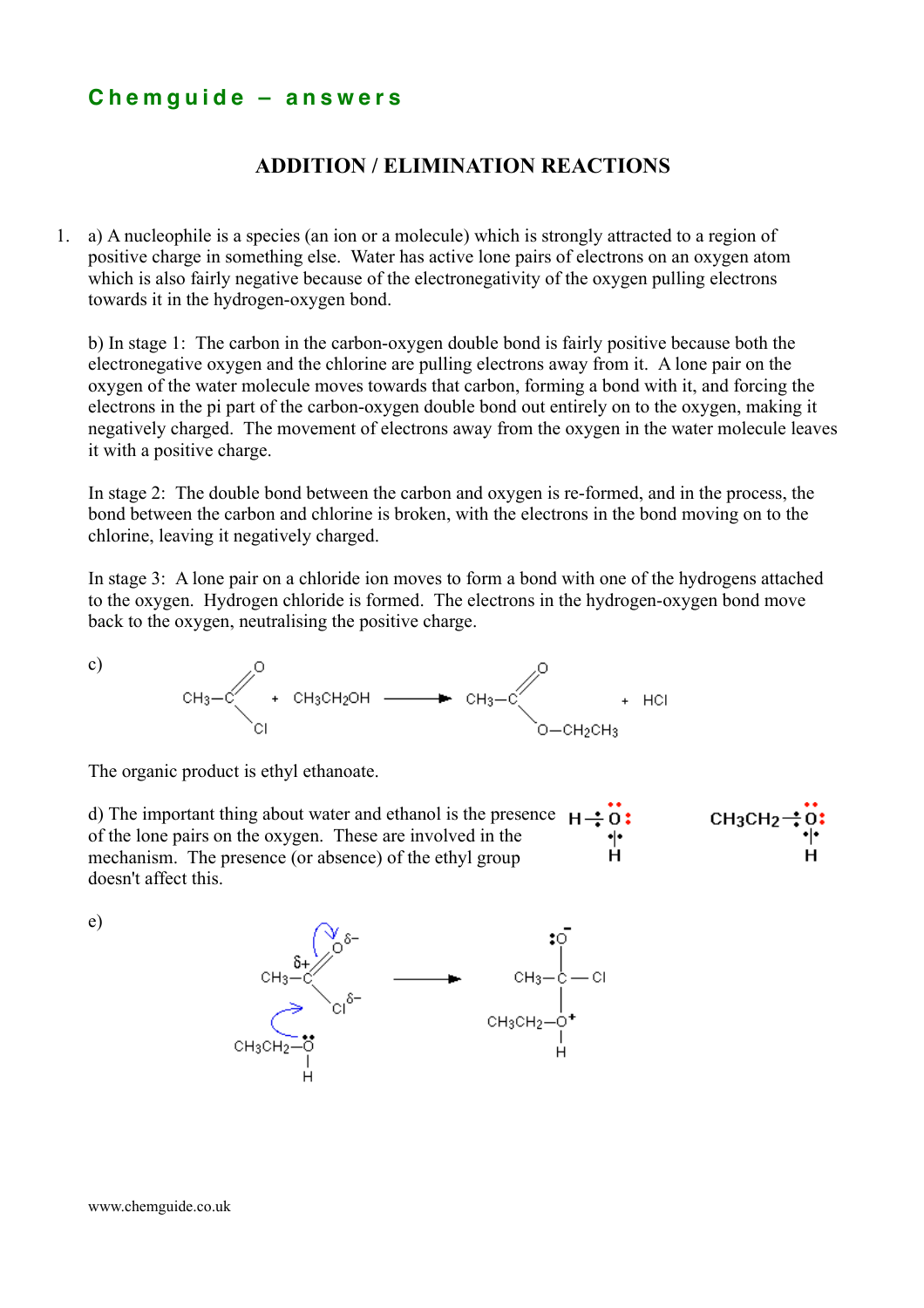## **C h e m g u i d e – a n s w e r s**



(You could write the ethanoyl chloride as  $CH_3COCl$ , and the ethanamide as  $CH_3CONH_2$  if you wish.)

b) In stage 1: The carbon in the carbon-oxygen double bond is fairly positive because both the electronegative oxygen and the chlorine are pulling electrons away from it. The lone pair on the nitrogen of the ammonia molecule moves towards that carbon, forming a bond with it, and forcing the electrons in the pi part of the carbon-oxygen double bond out entirely on to the oxygen, making it negatively charged. The movement of electrons away from the nitrogen in the ammonia molecule leaves it with a positive charge.

In stage 2: The double bond between the carbon and oxygen is re-formed, and in the process, the bond between the carbon and chlorine is broken, with the electrons in the bond moving on to the chlorine, leaving it negatively charged.

In stage 3: A lone pair on an ammonia molecule (the ammonia is in excess) moves to form a bond with one of the hydrogens attached to the nitrogen. An ammonium ion is formed. The electrons in the nitrogen-hydrogen in the organic ion move back to the nitrogen, neutralising the positive charge.

c)

2. a)